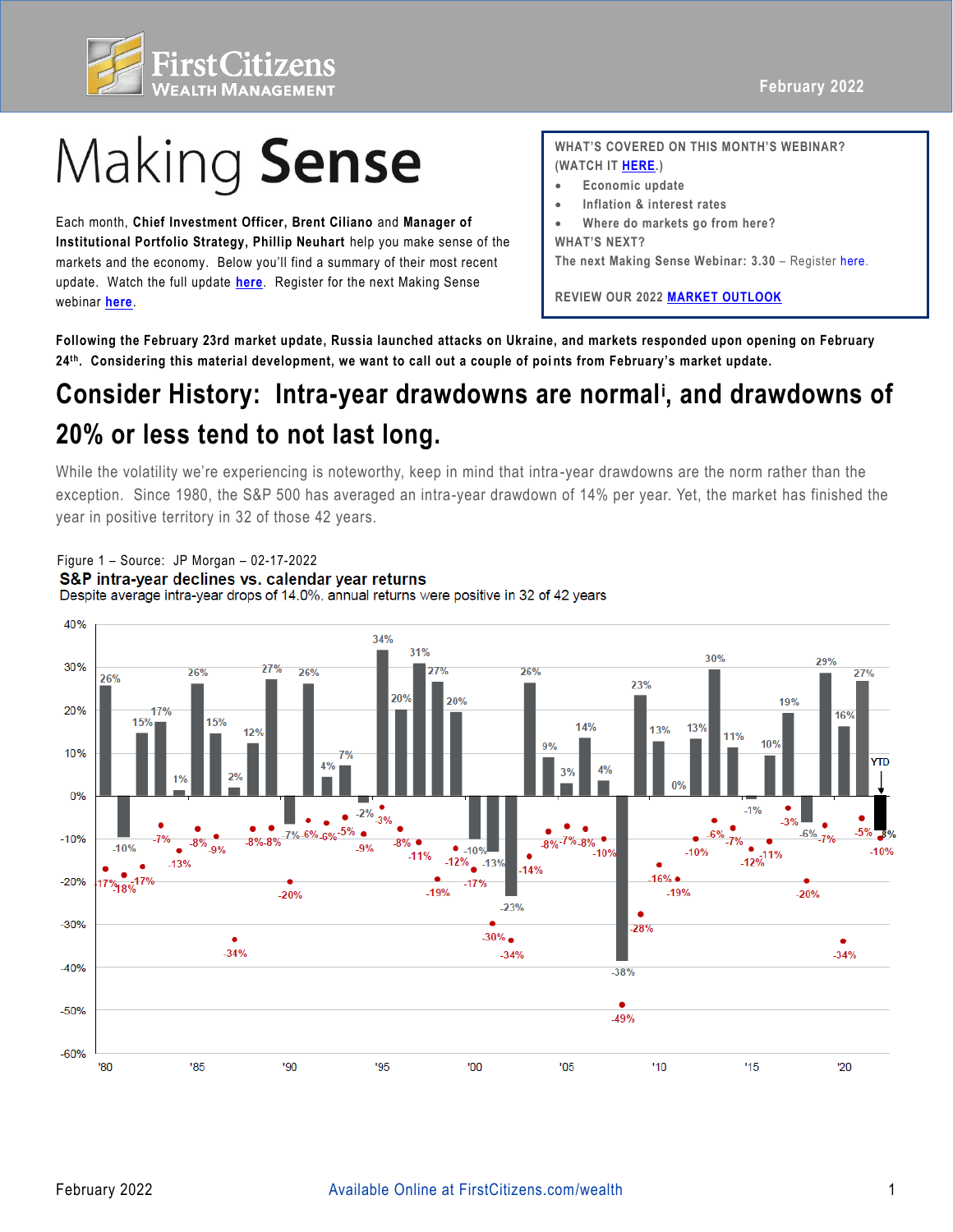

As you can see on Figure  $2^{i}$ , from 1928 to 2021, drawdowns of:

- **10% or less** recovered fully inside of **6 months**
- **10% to 15%** recovered fully inside of **9 months**, and
- **15% to 20%** effectively recovered **within 12 months**

Figure 2 – Source: Goldman Sachs



## Inflation is at multi-decade highs, but expectations are moderating.ili

Inflation is at multi-decade highs at both the consumer and producer level. Importantly, 1 and 3 -year ahead inflation expectations have moderated although they remain elevated versus history. Expectations are beginning to price the idea that while inflation will remain elevated, the outright pace of inflation will likely moderate from current levels.



Figure 3 – Source: Strategas Research Partners Figure 4 – Source: Strategas Research Partners